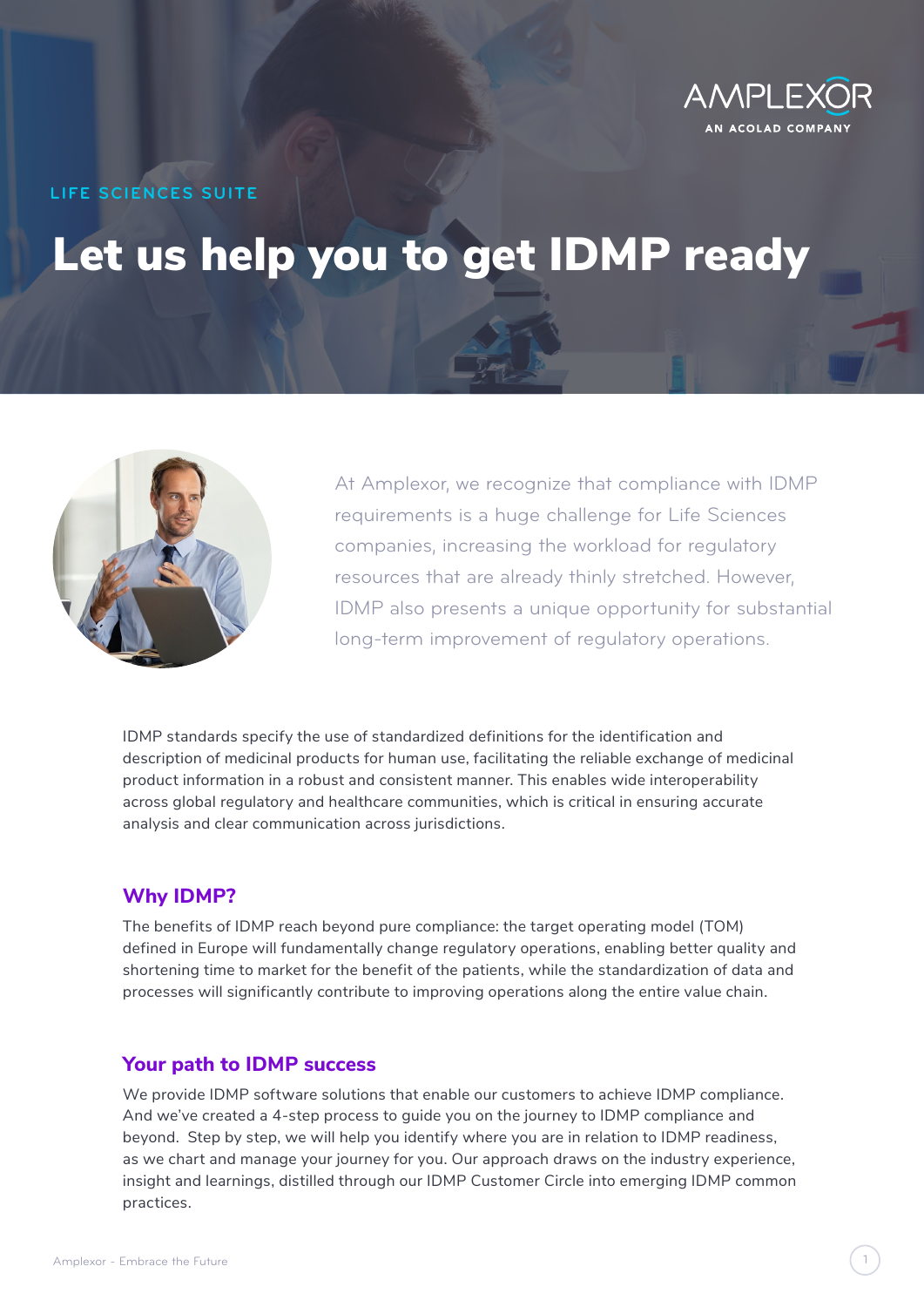# **Kickstart your IDMP Acceleration Program**

Our consultative IDMP health check is the ideal way to get started. Together we look at some key questions about your IDMP journey to ascertain where you are and what support you need.

Following your IDMP health check results, we'll onboard you at the step that best reflects where you are on your IDMP journey:

- **→ Awareness: IDMP resources, events and induction training**
- **→ Preparation**: Impact assessments; IDMP data preparation; Project preparation; PoC -> proof of concept
- → Implementation: IDMP solution implementation; Legacy data transformation; Initial data load
- **→ Production**: In-process IDMP data enrichment: Data validation: Data submission; Data maintenance; Regular solution updates; Continuous process optimization



Within implementation, there are three broad scenarios that map to varying levels of IDMP maturity:

#### **Scenario 1**

#### **Without a RIM system currently in place**

• Companies that are still managing the bulk of their regulated product information using spreadsheets must look for a solution which provides a clear path to IDMP compliance aligned with other regulatory needs.

#### **Scenario 2**

#### **Existing RIM platform**

- Companies which have already deployed a RIM system need to assess how IDMP features in their software vendor's plans.
- Upgrading to next-generation product releases will minimize disruption and maximize the return on existing investments.

#### **Scenario 3**

#### **Best-of-breed solution landscape**

- The life sciences software industry has advocated developing a 'single source of truth' for regulated product information.
- Nevertheless, open-standards based infrastructure supports connectivity and data exchange with function-specific applications, via APIs.
- Therefore, companies can still choose best-of-breed suppliers respectively for document management, eCTD, IDMP, and so on.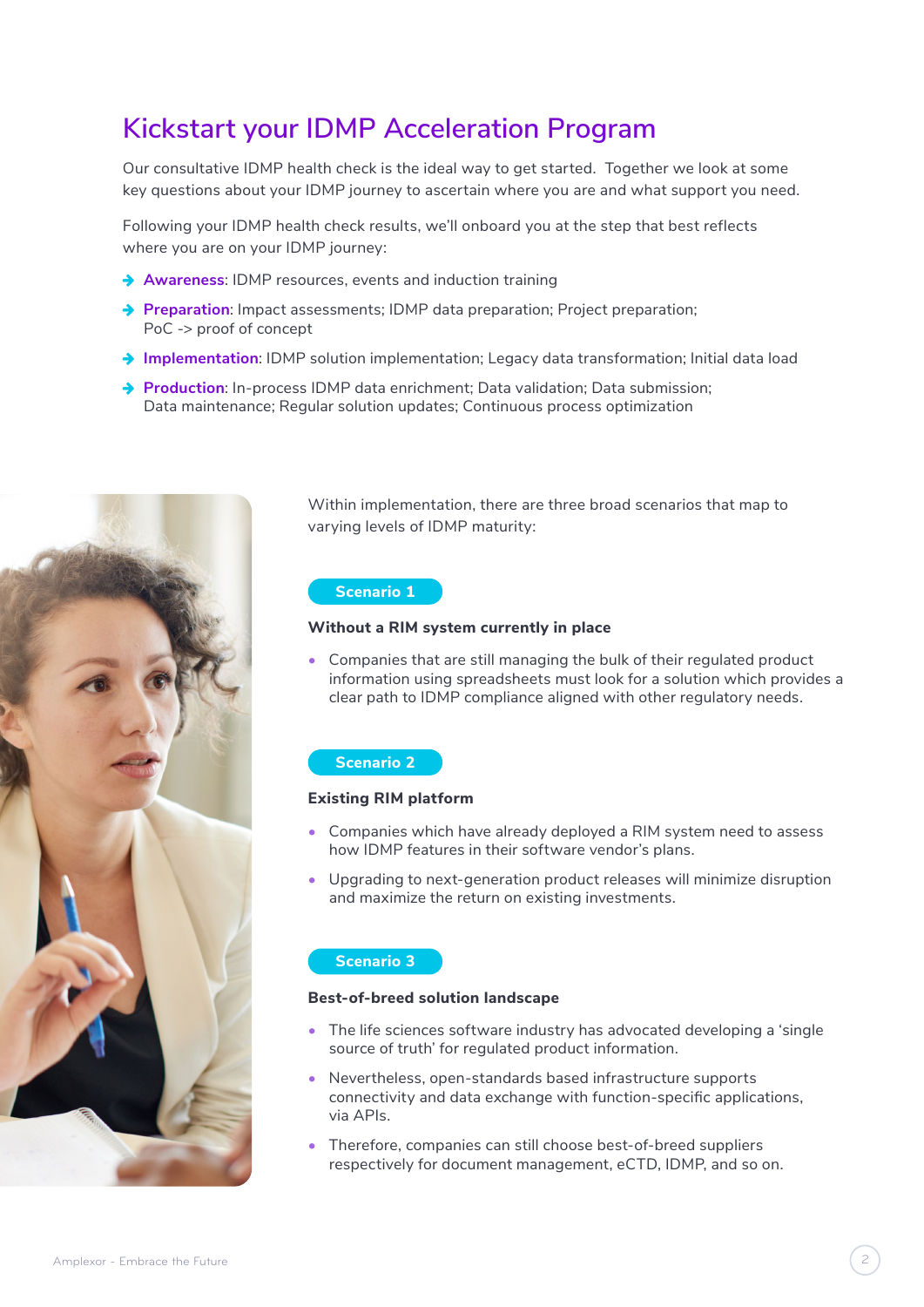# **Our Credentials**



# **Deep expertise**

- $\bullet$  Internal consulting team with senior industry background
- **O** Deep knowledge of regulatory guidelines and direct involvement in the design and development process
- <sup>O</sup> Strong partner ecosystem for extensive consulting engagements



# **Rich experience**

- **O** Industry leadership on XEVMPD - first solution on the market with largest share of gateway submitted records
- **C** Engagement in IDMP since ISO IDMP standards publication
- **Proven track record on complex** data migrations and integrations



# **Customer relations**

- **C** Customer circle community of industry experts promoting constructive exchange of IDMP information
- <sup>O</sup> Customer-driven design through direct input and feedback that shapes the IDMP functionality

# **Amplexor Life Sciences Suite and IDMP**

Amplexor's holistic RIM platform offers a streamlined approach that enables Life Sciences companies to achieve long term business benefits beyond compliance, and drive, manage and control the processes of releasing new products or maintaining existing products on the market. The platform helps you to:

- Manage product data and content in line with the IDMP TOM
- Manage information throughout the products lifecycle
- Plan and track regulatory activities
- Manage interactions with health authorities and other regulatory bodies
- Oversee the authoring, reviewing and approval of submission documents
- Support global label management processes
- Plan, compile, review, publish, and manage submissions